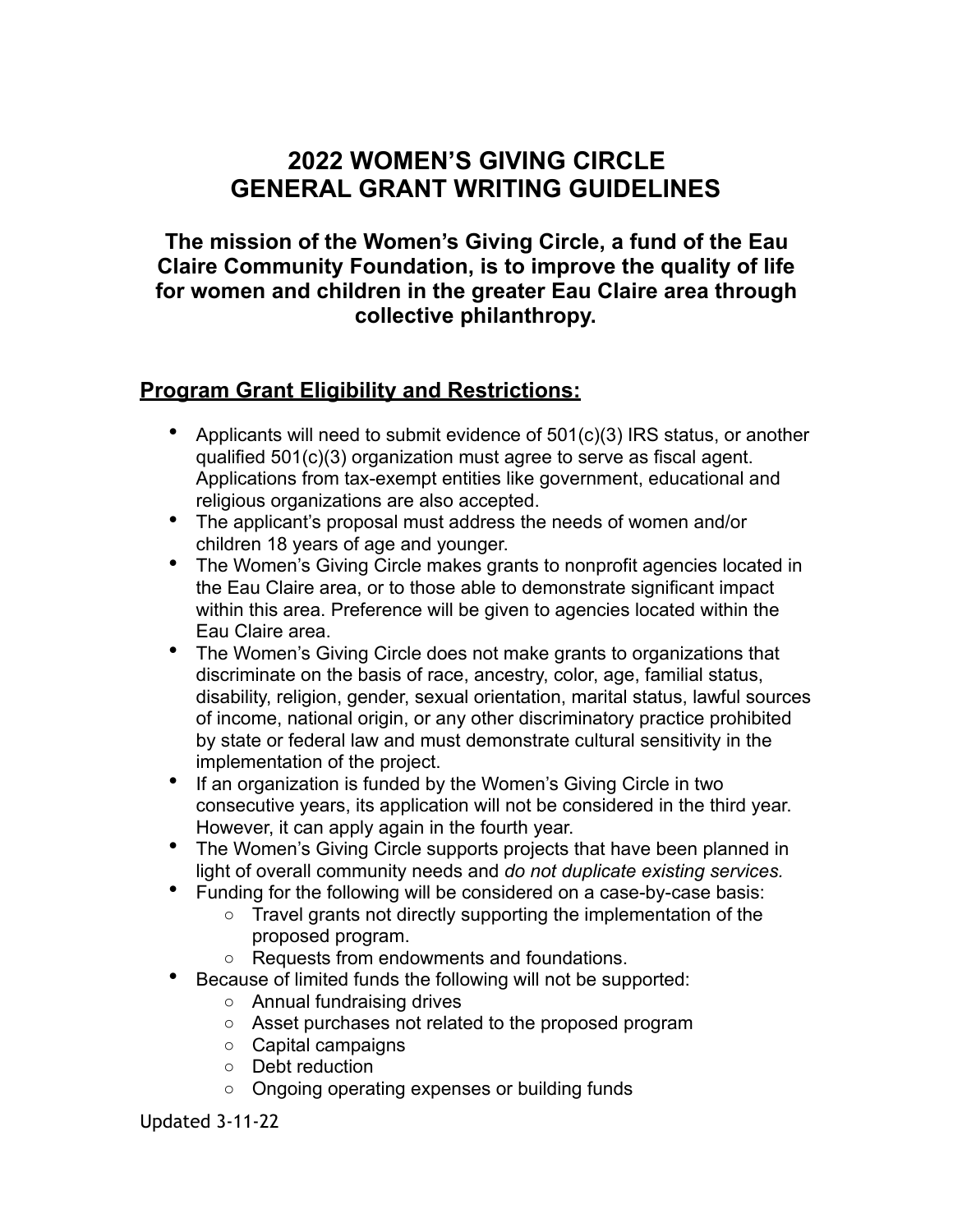- o Political parties, candidates, or partisan activities
- o Programs with a religious focus
- o Scholarly research

## **Allocated funds must be used during the specified grant cycle:**

January 1 –December 31 of the year following the grant award

### **Evaluation Criteria:**

The Women's Giving Circle Fund favors *programs* that:

- Give a clear and concise explanation of the new or ongoing program in the grant application.
- Fulfill the applicant's mission statement
- Positively impact the lives of women and/or children in the greater Eau Claire.
- Establish a clear purpose for the program and explain how it will be determined whether or not the purpose has been accomplished.
- Explain how the program will positively impact the target population.

### **Application Process:**

Program Grant Applications will become available in early April of each year. For further information or application materials, visit the Women's Giving Circle page of the ECCF website at http://www.eccommunityfoundation.org/lasting-impact/ leadership-initiatives/wgc/. You can also contact the ECCF at 715-552-3801 or grants@eccfwi.org.

**You must use the online Women's Giving Circle application form to submit your application.** All required supporting documents can be uploaded directly onto this form. They are:

- 1. Letter or certificate indicating 501(c)(3) and/or 170(b)(1)(A) tax status from the Internal Revenue Service for your organization or your fiscal agent.
- 2. Most recent CPA Audit Report or Financial Report.
- 3. Current year operating budget, including expenses and revenue.
- 4. List of current Board of Directors or equivalent governing body members.
- 5. Letters of support (required if another organization or individual is integral to the completion of the project and/or is a fiscal sponsor).

#### **The application form must be submitted by July 1.**

Awards are announced in November for grant funds to be used between January 1 and December 31 of the following year.

Updated 3-11-22